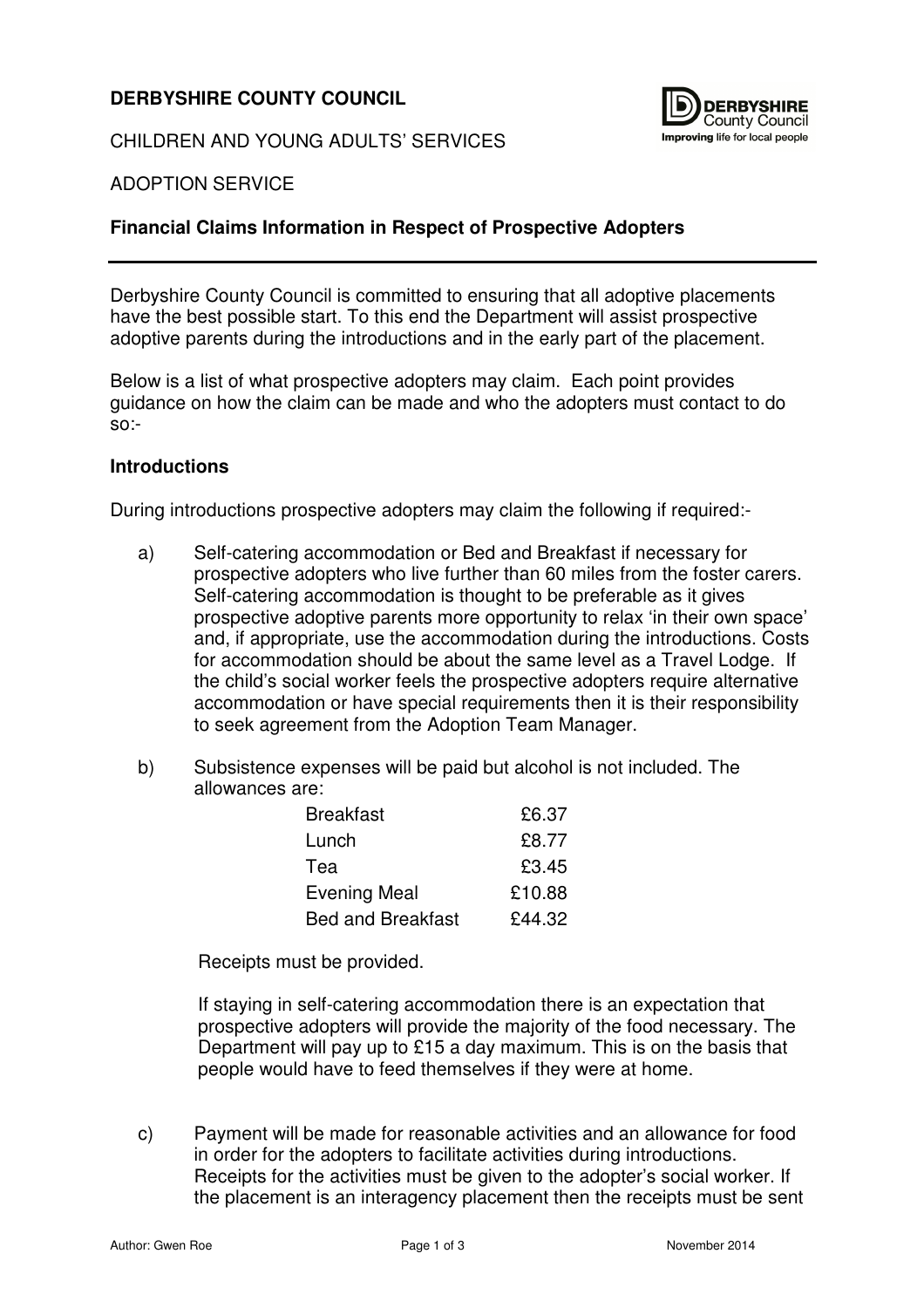to the child's social worker. The receipts should be accompanied by a list detailing what each of the receipts is for. It is expected that prospective adopters will exercise restraint and use moderately priced activities that they would expect to continue in their home. Activities should be of the type that will build attachments.

- d) If the child needs things during the introductions such as nappies, toys, crockery etc there is an expectation that the prospective adopters will pay for these. The child's foster carers should supply what is necessary.
- e) Travel expenses incurred during introductions will be paid at public transport rate (at 2014 this is 16.4p/mile). It is the responsibility of the adopters to log all journeys made, the date and the mileage on the form provided. They should then submit this to the adopter's social worker or child's social worker if the placement is an out of county placement. It is the responsibility of the social worker to check the above dates and miles are correct and pass on to the Adoption Manager or the Fostering Payments scheme.

## **Settling in Grant**

- a) Up to £500 per child will be available as a settling in grant to prospective adopters whose child meets the criteria for an adoption allowance. That is children in sibling groups; disabled children; children over the age of 4; and children with a medical condition. Where prospective adopters are on a low income and would attract an allowance if their child met the criteria then a settling in grant will be paid to them. This enables the adopters to buy essential items for the child, such as:-
	- Bed / Bedding
	- Bedroom Furniture
	- Safety gate
	- Car Seat
	- Fire Guard

The settling in grant does not include clothing as children being placed for adoption should have adequate clothing from their foster carers. Neither does it include toys, as they should take their own toys from the foster home with them.

The prospective adopters must send all receipts to their social worker - or the child's social worker if the placement is with adopters from another agency. Payment is only made on the production of receipts. A list should be provided detailing what each of the receipts is for.

### **Additional Support – Post Adoption Support**

a) Should additional financial support be identified in a child's adoption support plan, e.g. to assist with practical support, i.e. ironing, cleaning or childcare, the child's social worker should seek agreement that the additional support is appropriate from the Adoption Team Manager. It